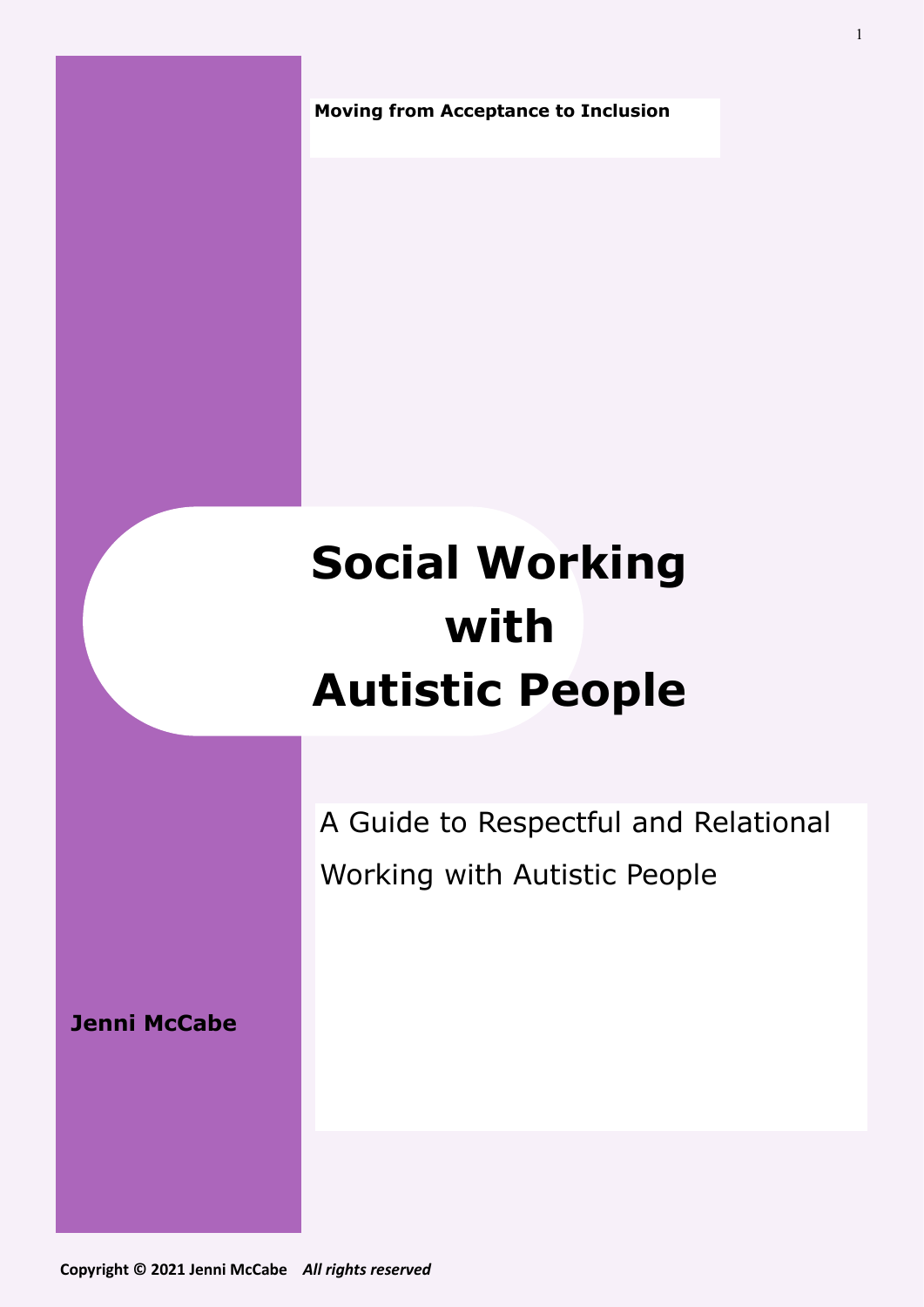# **Introduction**

Written from the perspective of an Autistic social worker, this booklet aims to encourage and request you review how you relate and work with Autistic people in your work system. It offers advice around both the practical and attitudinal aspects of social work practice. It is not offering anything new, but an opportunity to review the lens through which you view, asses and relate to Autistic People.

This booklet is not an instruction manual. Nor is it a prescriptive collection of activities. This is for good reason and primarily because all Autistic people are different. We have different interests or passions. We are different ages, ethnicities, genders, class, that influence and informed our identities and lived experience. We may have additional aspects to our needs from other disabilities or health needs. We may be involved with you for varying reasons as a service user. However, we may also be your colleague, your manager, your student.

Whatever your position on the inclusion highway, whether that be developing your awareness of Autism generally, or progressing your inclusive practice, this guide aims to contribute to your continuous professional development as a social work practitioner.

Please take time to reflect on how you can make positive changes to your practice and I encourage you to enhance your knowledge and social work tool kit by accessing some of the resources listed at the end. These resources are only some examples of the wealth of informed, up to date information out there from Autistic people and their allies. Please learn from those of us who are living this experience.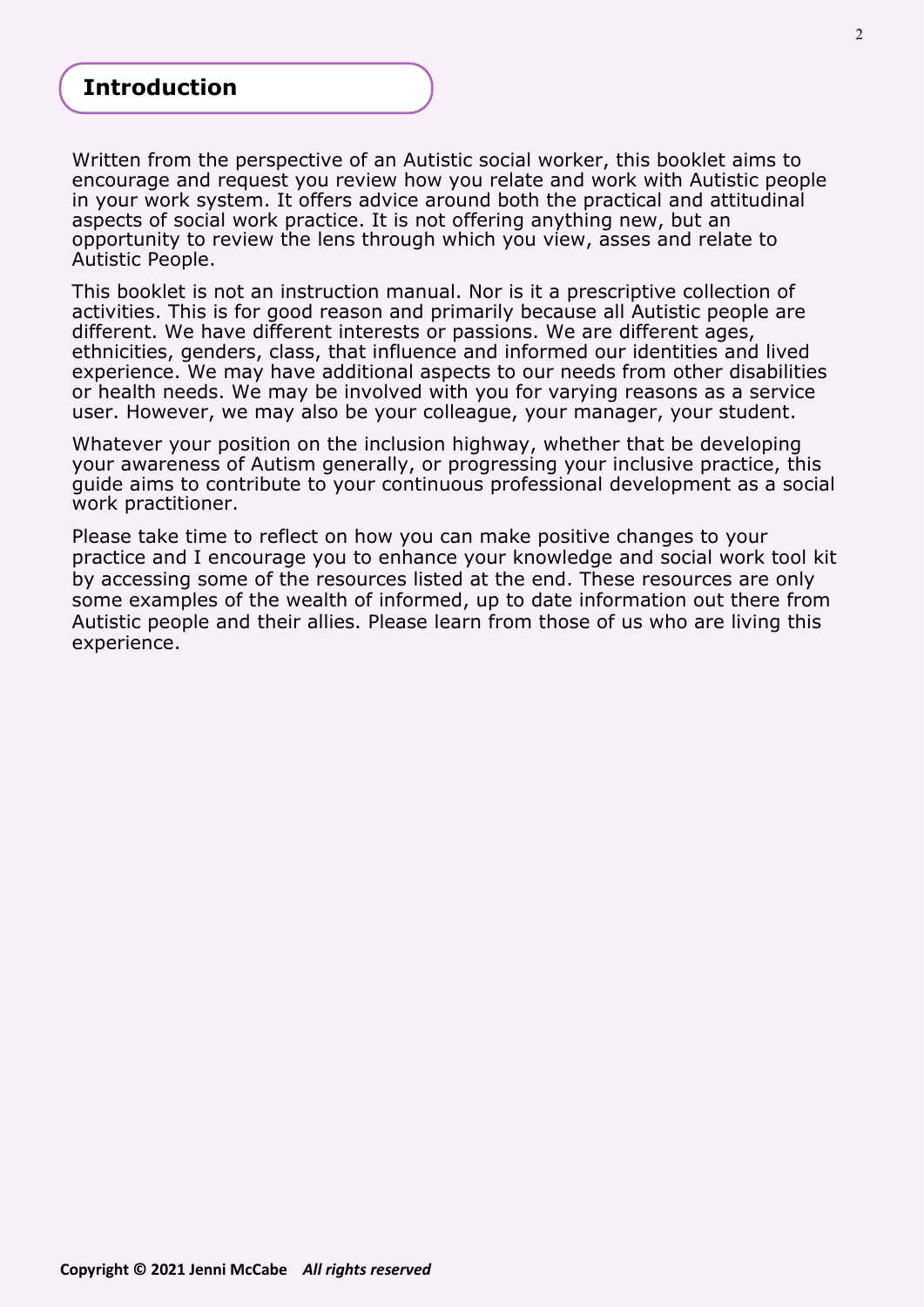# **An Autism Analogy**

Consider the neurotypical brain as the map of the London underground; there are a variety of confusing looking connections, some points with more than one connection, however when used regularly, you become aware of where it takes you and how to get there. You develop familiar routes based on your needs, experiences and environment that you rely on or become more confident with to be able to manage whatever it is you need to do. If anything changes, you have a map, that makes sense to you, to get to where you want to go and filter out unnecessary information.

Now consider the Autistic brain as the London underground, but that a second, even

third underground system has been added, that overlaps but also adds extra connections and routes to different points. When there is a change of circumstance, the routes change, sometimes one underground is used, sometimes a mixture.

Suddenly, you know where you want to end up, but you cannot see a clear path and your route is taking you to all kinds of places. You cant distinguish between the different routes and you can see them all, at the same time. Your thoughts are the trains, the commuters, the stations. The noise is deafening.



And it takes time to get there. By the time you

get to where you want to go, you are exhausted; its taken a lot of physical and emotional energy to keep on task. Imagine how frustrated you are at not being able to reach your goal, perhaps upset as you know the expectations were on you to get there earlier and may have impacted on other people. You may have missed out on doing something else so you feel angry. The anxiety you feel about missing your stop because you never know what's coming next still feels strong - and what if it happens again?

Now imagine asking a child with Autism "how are you feeling" or "what do you want to do today" in a busy classroom. Or asking an Autistic parent to attend a Child in Need meeting, then change the dates, times and possibly meeting chair the day before.

- What are the possible impacts on a child?
- What are the possible impacts on an adult?

### **A note on Language use**

The autistic community (Autistic people) generally favours identity first language (I am Autistic) however, this differs between individuals so please do not assume. I have used identity first language predominantly through this document, however, in respect of individual preferences, I have also used some person-first language (e.g. child with Autism).

If you are working with an Autistic person, please ask them what they prefer. Please ask the child as they may have a different view from their parent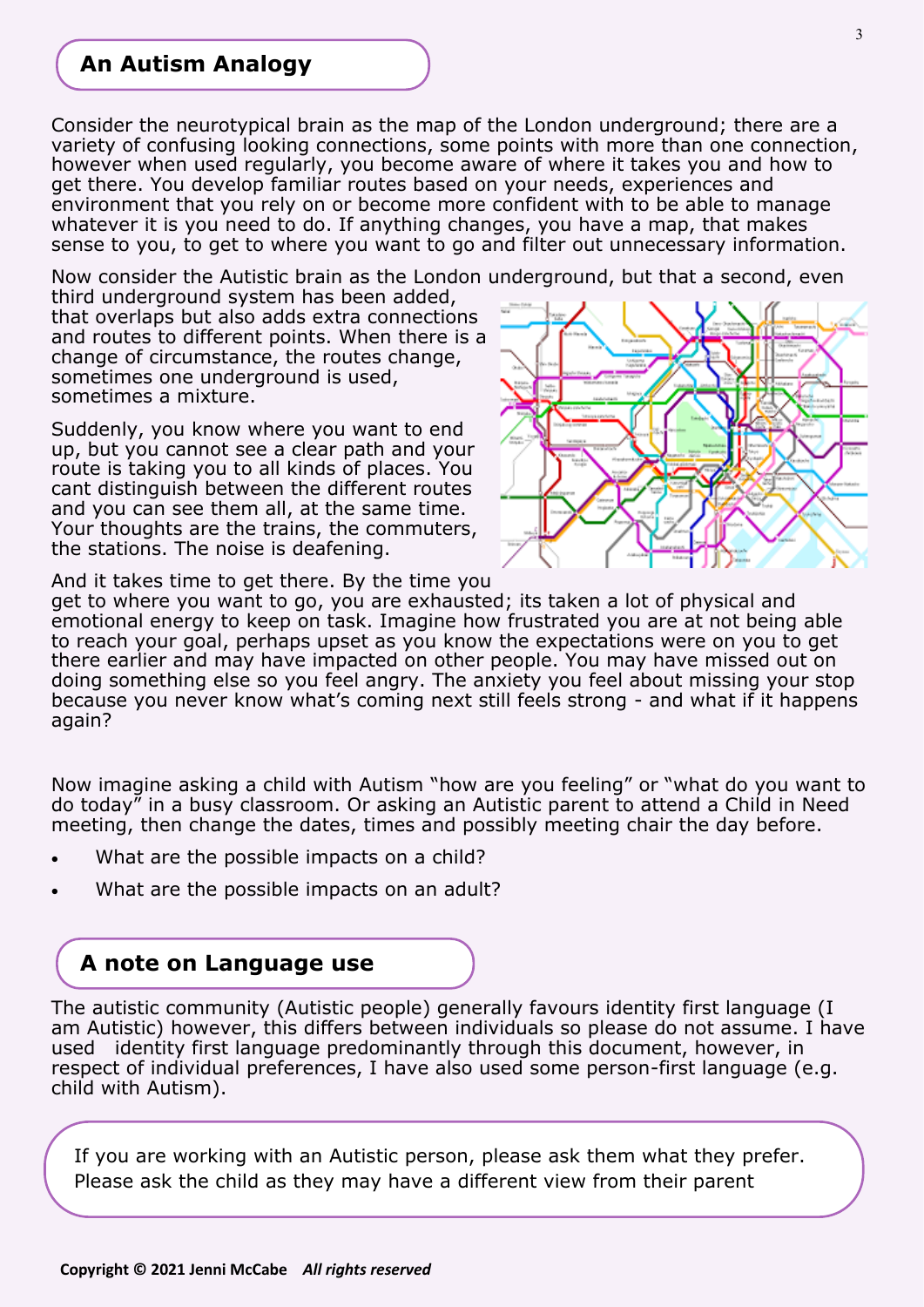#### **Communication and Understanding**

- Not all of us have apparent difficulties with eye contact.
- Lack of eye contact does not mean people are not listening or attending.
- Not all of us have learning disabilities.
- Not all of us have "special talents" (savants).
- Not all of us are good at Maths or IT .
- We don't look or sound like 'the Good Dr.'
- We can be creative.
- We have imagination.
- We have empathy (just cant always express it).
- We can be incredibly insightful
- We understand others have feelings (we may just not be sure what these are). Sometimes we feel these very strongly which can also be problematic

# **Autism Myths and Realities**

### **Relationships**

- Some of us can make friends.
- Some of us want to be sociable (but may need support to do so).
- Some of us are in long term intimate relationships.
	- Some of us are parents (and competent at it too!).

### **Behaviour**

- Some of our focused interests may not be obvious so appear like we don't have any.
- Not all Autistic children require therapy.
- A meltdown is not a tantrum adults get meltdowns too. Its when we reach overload and we can't control the onset.
- A shutdown is not being intentionally avoidant or defiant.
- Children with Autism can be as "badly behaved" as neurotypical children (but what does that mean?).
- $\bullet$  Stimming is not a negative behaviour (as long as it doesn't impact harmfully on others or self).
- We can achieve our potential if we are supported - educationally, socially, emotionally, societally.

### **Parenting**

• You don't have to "look" Autistic to "be" Autistic – have you considered a parent of an Autistic child may be neurodivergent too?

- When we appear to cope we are not resilient, we are using strategies which could be incredibly exhausting and have a significant impact on us physically and emotionally.
- We may connect with our children in different ways.
- We may communicate with our children in different ways- and that may be different to how we communicate with you.
- We may play with our children in different ways.
- Not all Autistic people have attachment difficulties.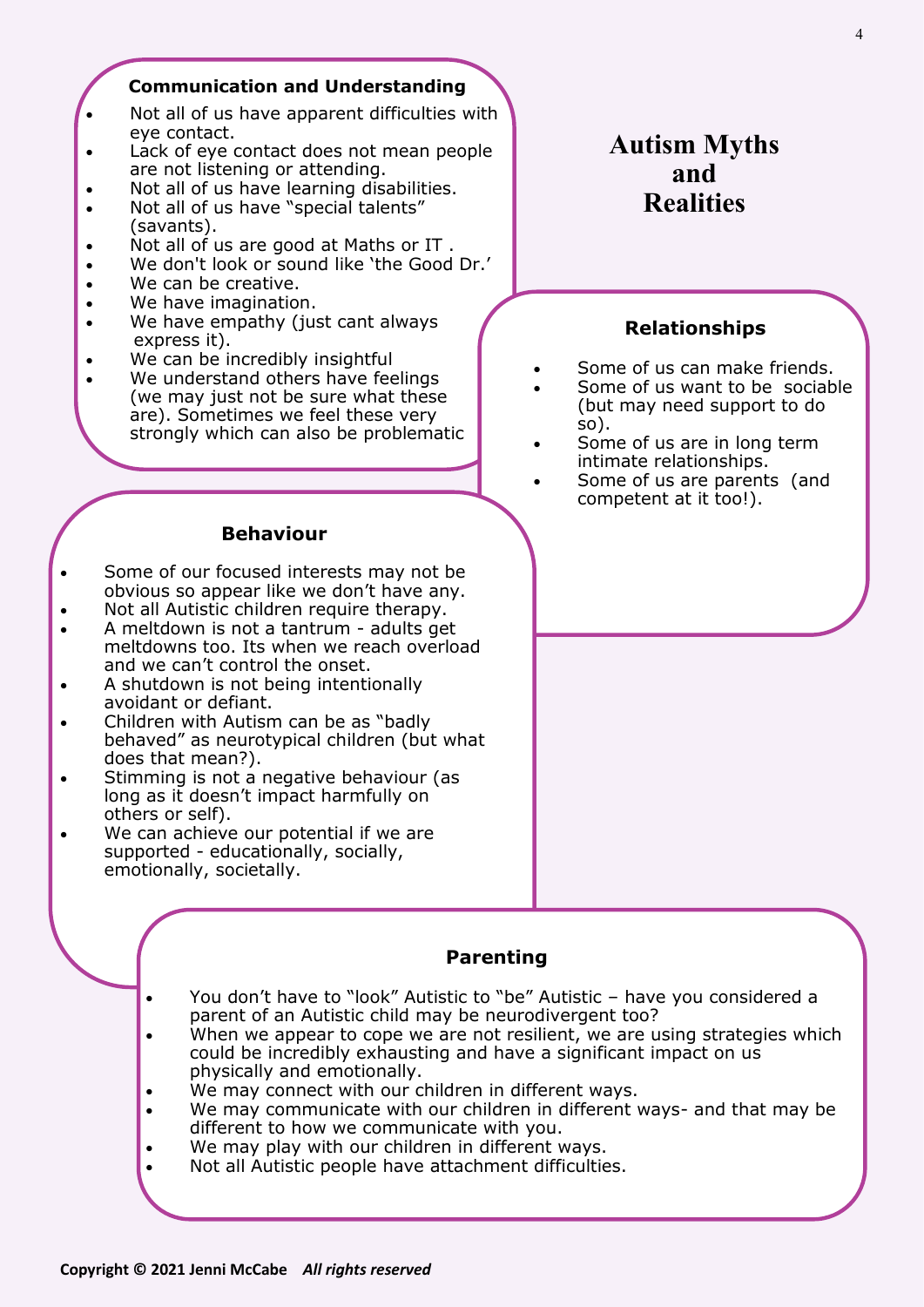### **Hints and Tips: Respectful and Relational Social Work Practice when working with Autistic People**

# **Planning**

- Assume I have capacity unless you have confirmed information to state otherwise (e.g. cognitive assessment).
- Ask or find out the best way to communicate with me. Ask me, ask my family, school, partner etc what works. Then commit to sticking to that, no matter how different that may be. Don't assume verbal communication because someone can talk in that instance. Don't assume non-speaking Autistic people can't communicate.
- Don't assume you know my experiences or what issues are for me. Ask me.
- Ask me if I need or want someone with me as support. Do not assume I can share my views at will. I may need someone to help me feel more regulated, or to help share my views in the way I want to.
- Advocates and supporters should be of my choosing and voice my views, not what they think I mean or want. Parent advocates are not necessarily the appropriate solution.
- Consider the environment. Choose somewhere familiar and safe-feeling identified by me, or someone who knows me well. Bright lights, noisy contexts, open plan offices, crowded spaces may affect my ability to concentrate, process and respond. It may make me feel unsafe and anxious.
- Consider time. Time of day to discuss important issues is necessary to plan carefully. Will I be tired from processing a day at school or parenting, or work? Have I had to navigate difficult contexts for me beforehand and need time to readjust? Do I need to travel and how will that affect my ability to attend to your questions or discussions?
- Communicate and negotiate arrangements clearly and concisely. A picture of the building you want me to attend may help. Tell me who will be there and why (role and purpose). Let me prepare for the meeting, visit, discussion etc, even if this is a planned phone call or virtual meeting. Consider and ask what you can do to help me successfully attend and participate. Write down arrangements and text or email if not in person.
- As much as possible, avoid last minute changes. These are highly problematic and difficult to regulate for some of us. Difficult in a busy overworked social work office I know, however, communicating (e.g. texting) any changes beforehand to give me time to adjust will mean our interaction will be more beneficial for both of us. It may mean I cancel. Please respect that. Do not record as "failed to engage" as you instigated that change and the resulting outcome for me.
- It may be helpful to both Autistic children and Autistic parents for you to book your next statutory visit, at your last one. Consider whether a visual calendar/timetable may be helpful to book this in  $-$  ask me before presuming this may be helpful. For Autistic children, this may be similar to the 'now and next' visual timetables that are sometimes given at school and may help me prepare for the next visit to my home. If visits need to include unannounced, be very clear about how this works and why.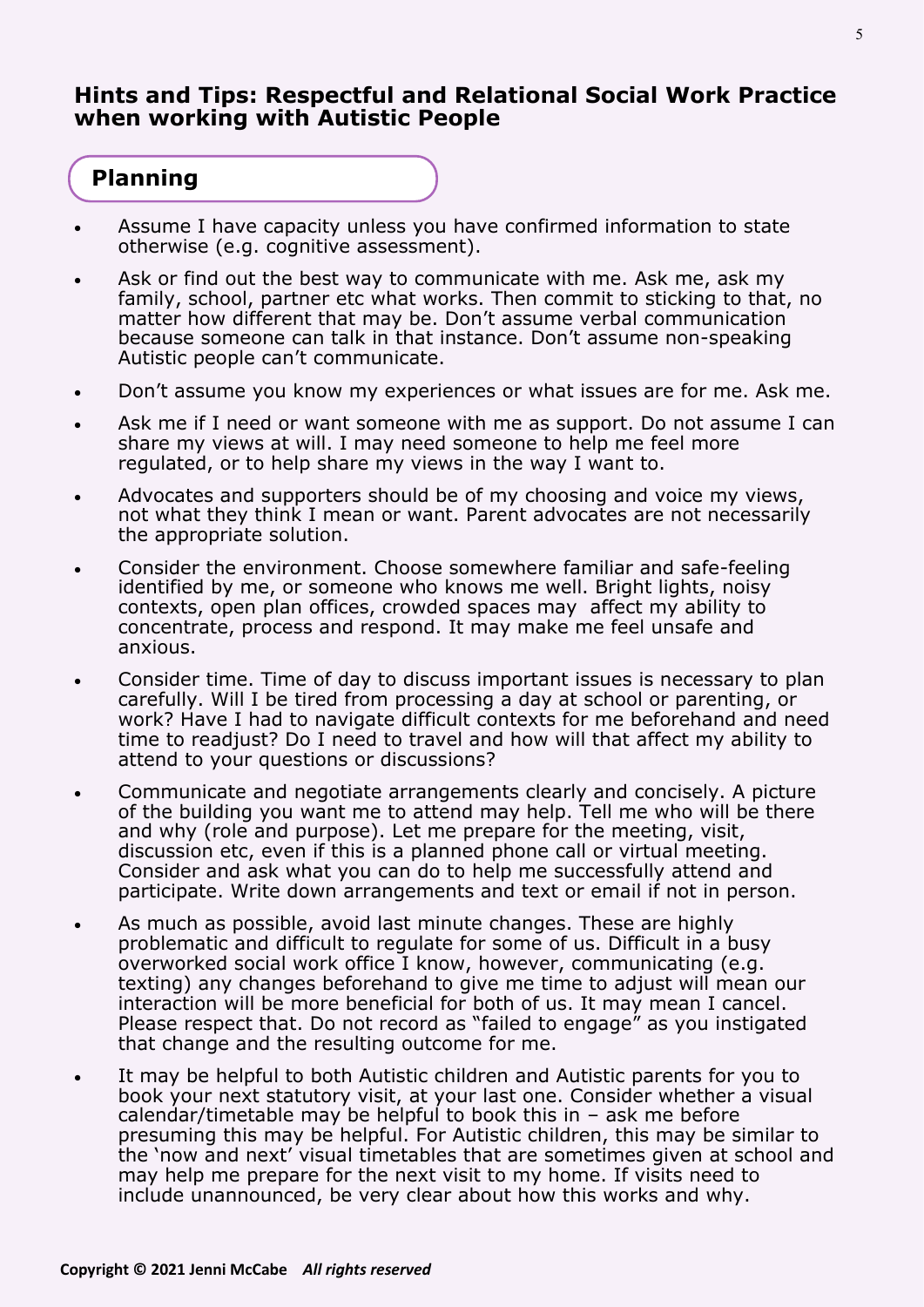# **Communication**

- Less is more! Use simple, clear language beginning with key messages
- I need time to process (you will need to work with silence)
- I need time to ask questions don't leave that until the end and enable me to ask as we go. Let me know you are happy for questions to be asked.
- Explain key terms (e.g. child protection terms and processes).
- Avoid acronyms! They are extremely confusing and may mean more than one thing (e.g. CHIN)
- Avoid metaphors they can be confusing and vague. Inferences are equally unhelpful. Say what you mean.
- Visual materials are helpful but make sure they are age appropriate and respectful.
- Examples are sometimes helpful but make sure they are relevant to my context, ethnicity, culture and experience.
- Don't ask too many questions and keep them short. Reflexive and circular questions are fine as long as they are not too vague or long-winded.
- Begin with the assumption that I can mentalise. Enable me to explain and express my understanding using the techniques above. Remember, this does not have to be verbally.
- If you have identified strengths, tell me! We are so used to being described in a deficit-heavy way. If you haven't identified any strengths, are you proactively looking for them?
- Consider demands, as these can be overwhelming, and how you can reframe these. "You need to" or "Can you" can be changed to "I was wondering if we could" for example. I am less likely to shut down and more likely to respond this way.
- Do not insist on eye contact  $-$  it is painful and uncomfortable and can actually detract from attending to what you are saying. It is also highly disrespectful.
- Make sure your speaking and non-verbal communication matches. We attend to both and are less trustful of you and more confused if you are saying one thing and showing me something else. I will most likely refer to your nonverbal behaviour more readily if that is the case.
- Do not assume my non-verbal communication. I may be focusing on something else (playing with a toy, looking elsewhere etc) but it is likely I am attending to what you are saying. Multi-tasking in that way can help me focus and process information.
- If I stop speaking or responding, there is a reason. You may have induced a trauma response, or a sense of anxiety around something that has been said or done. Notice and acknowledge, don't just carry on. Reflect on what has happened before this moment and do not ignore. It may not be appropriate to explore immediately but it will need to be understood– I may be trying to tell you something really important to me, or I may have lost interest.
- Check for understanding. Repeat back what I have said, ask me what I have heard in terms of plans or actions and repeat using the same terms if that is not clear.
- Back up any agreed actions, plans etc in writing or symbols using similar principles of clear accessible language.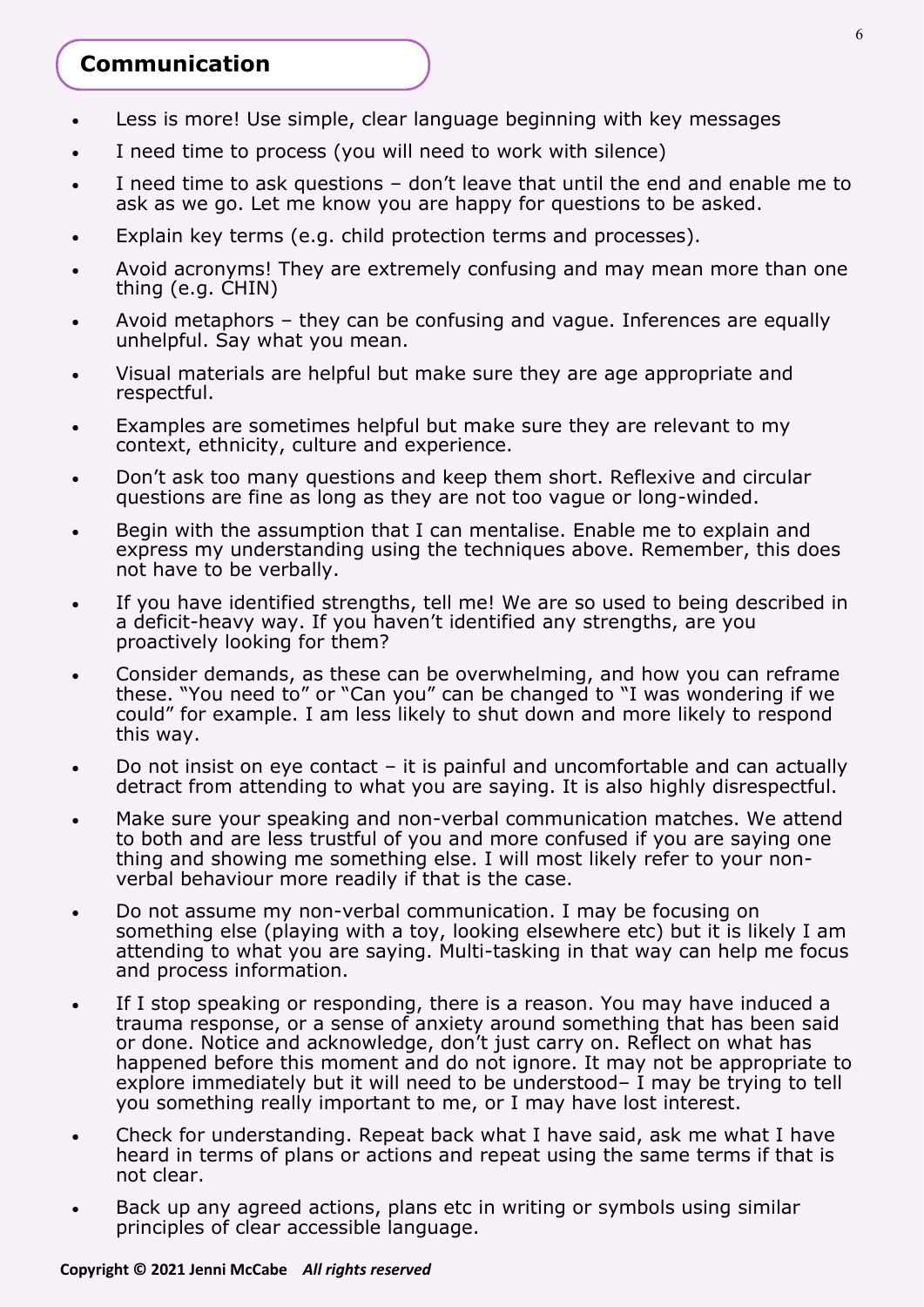# **Context**

In addition to the previous points, consider what the purpose of your involvement is with me, and how to make that as inclusive as possible:

- Ask how I would prefer to communicate at meetings. It may be that I prefer to write bullet points of what I would like to address ahead of the meeting. Bring this along, as opposed to verbally discuss them on the spot - especially if the meeting has many attendees. Be receptive and supportive of this. It may also be helpful to advise me of the format of the meetings (e.g. who will chair the meeting, first will be introductions to everybody, next will be the social care update, then health visitor etc.) and make sure this format is consistent.
- Meltdowns come in many forms and for both adults and children. I may withdraw. I may end the meeting and leave unexpectedly. I may freeze. I may become agitated, anxious or physically disruptive. Give me a safe space and time to self-regulate. Be patient and supportive. Don't ask me what I want, offer several choices or make demands – I won't be able to respond to that.
- Direct work with Autistic children. Consider that I may compartmentalise school and home. Trying to complete worksheets/direct work on a home visit may be confusing and potentially even distressing if this is out of my expected home routine (especially if you are the newly allocated worker to my family and you are a new visitor to my home too). Consider the potential benefit of my 1:1 worker/teaching assistant being present for familiarity in direct work at school if appropriate, but remember that all children will have different preferences.
- Masking although not explicitly explored in this booklet, masking is a huge issue for Autistic people. Masking is trying to behave like Neurotypical people to fit in and avoid discrimination. It is hugely harmful to us with intense emotional and energy demand, and can impact on our mental health significantly if not addressed. Masking is a response to oppressive practice, stigma and harm in our environment. When considering Autistic people please be mindful how we present may not be how we are feeling and experiencing in that context. Further information sources are included in the Resources section.

If you are in any doubt about what to say, do or consider…..ASK!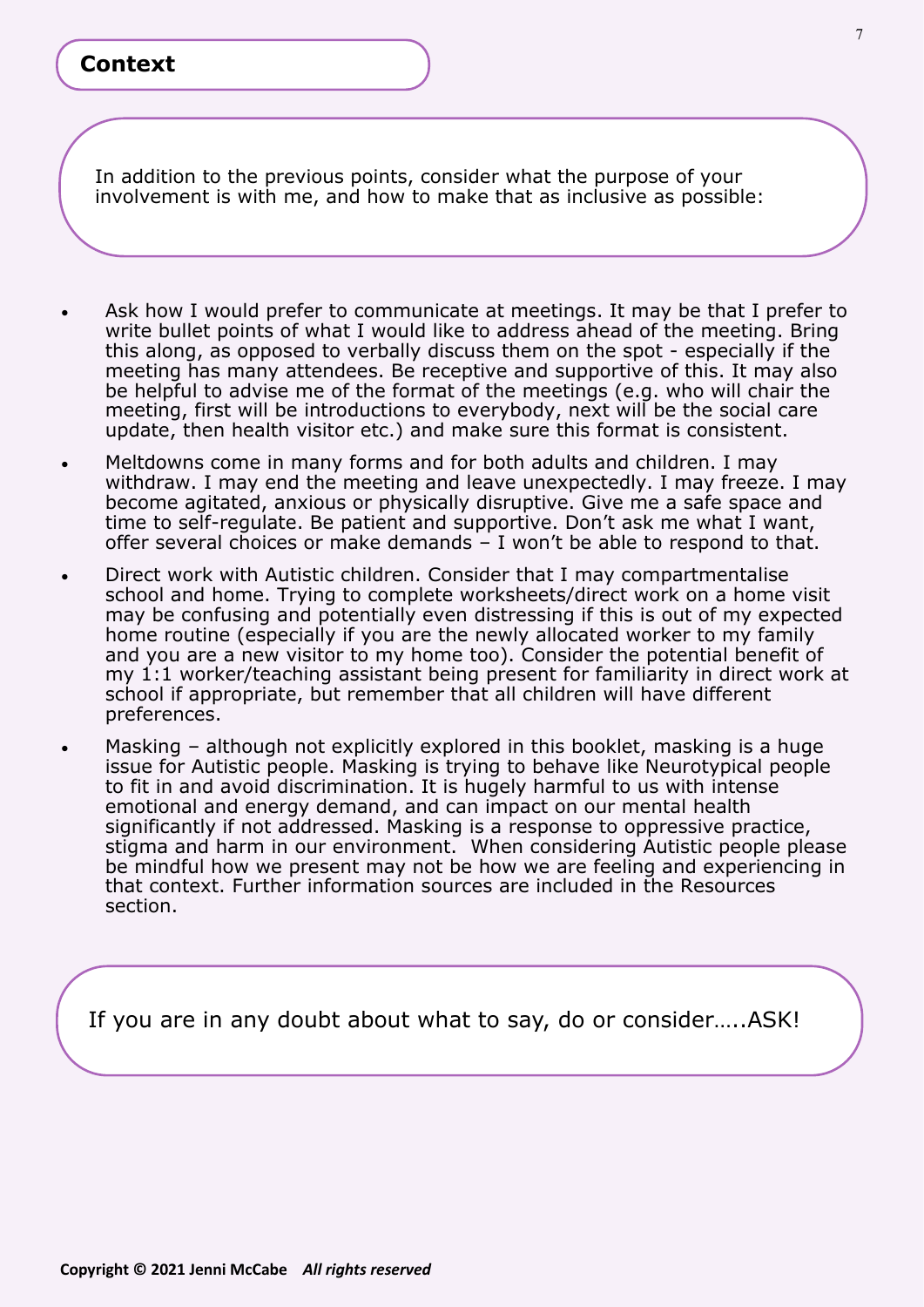# **Being an Ally to your Autistic Colleagues**

Consider all the previous points – they are relevant regardless of a person's role and involvement with you

- Be aware of office environments and how these could be impacting on your colleague
- Be aware of the ever-changing nature of social work demands and how these could be impacting on your colleague on a day to day basis
- If they are openly Autistic, let them know of your awareness and ask if you can help in any way – or if there is anything YOU need to change
- If you are unsure about terminology, language or information, ask, don't assume or ignore.
- Openly support Autistic identity in the workplace and challenge any misconceptions, bias or discrimination. Stigma remains high especially in health and social care fields and this may help someone feel safe and included enough to disclose their Autistic identity.
- Follow through with agreed actions or plans and if you need to change these for any reason, discuss in good time so that your colleague can process changes and implement their own strategies (or ask for support) without detrimental impact or embarrassment/shame.
- Consider the "small stuff" that could have a big impact has anything changed in the working environment. For example, have different pens or stationary been ordered), have desks been rearranged due to managerial or departmental decisions, without considering impact. Is there a road closure or bus cancellations that may impact on travel time or arrangements?
- Don't set us up to fail.
- If you manage Autistic people, are you holding Autism in mind when allocating work? This includes Autistic strengths and skills that could enhance outcomes for allocated families. Have you considered microaggressions, bullying and harassment as potential issues your worker may be experiencing?
- Don't assume one Autistic colleague is the same as another Autistic colleague. Don't homogenise us.
- Don't assume we don't want to be sociable invite us to events or out of work arrangements unless we have asked you not to. Don't view us as "not a team player" if we don't want to join in.

If you think these are big asks and a lot to consider, imagine what it must feel like for us Autistic folk! Empathy is a two way street. Enabling a supportive, strengths-based feedback loop of encouragement, curiosity and reliability will foster trust; with shared communication and understanding.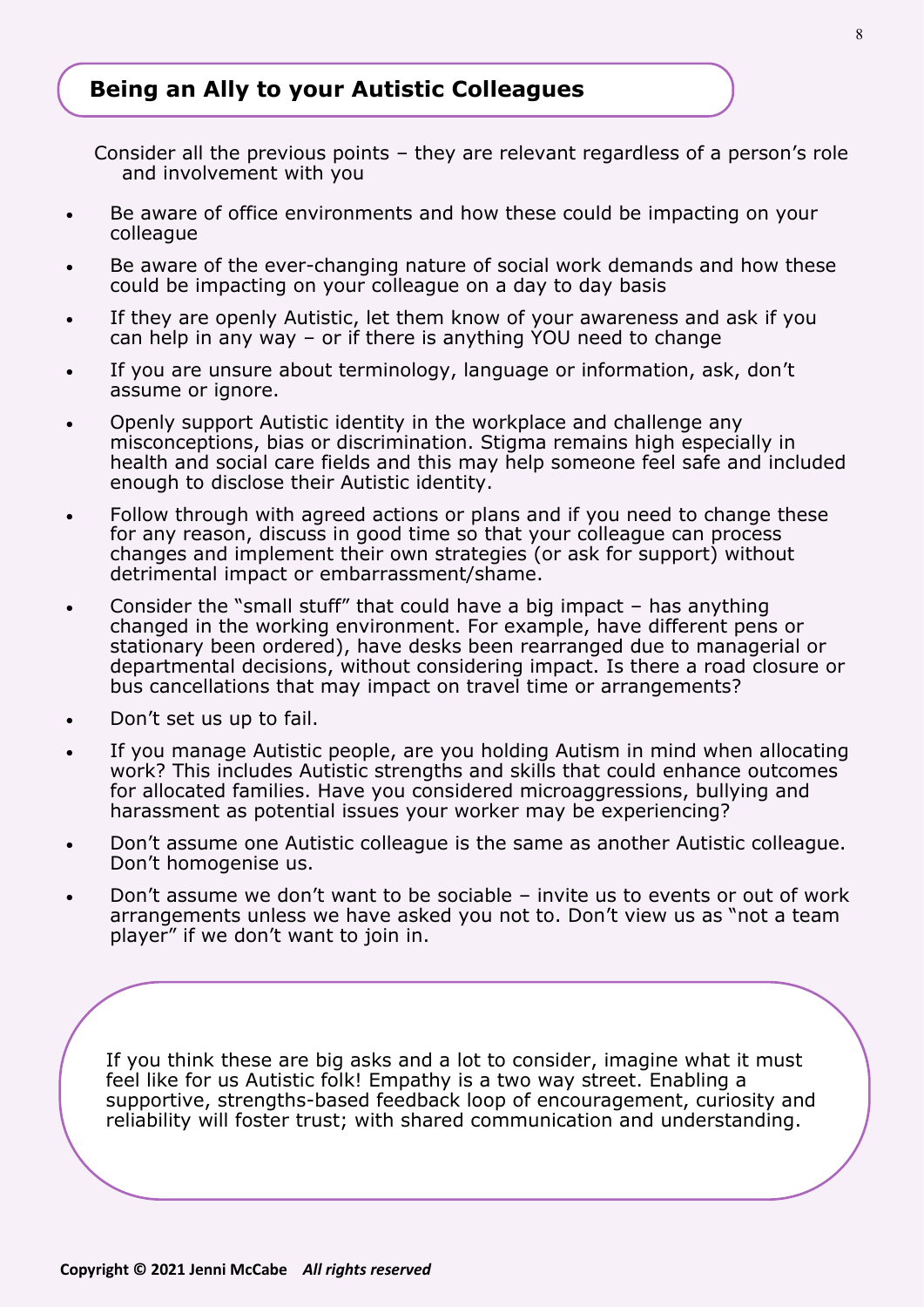# **Resource library**

If I could only recommend 3 books they would be:

- Brown, L.X.Z., Ashkenazy, E, and Onaiwu, M.G (2017) *All the Weight of Our Dreams; on living racialized autism,* Dragonbee Press, Nebraska
- Milton D. (2017) A Mismatch of Salience: Explorations of the Nature of Autism from Theory to Practice. Hove, United Kingdom: Pavilion Press
- Gaynor, Z., Alevizos, K and Butler J (2020) *IS THAT CLEAR?: Effective Communication in a Neurodiverse World*, Acrobat-Global

Sadly there are a lot of ableist resources that claim to speak about Autism but are not valued by the Autistic Community due to their repeated disregard for Autistic voices. These include the following:

- Cure-focused charities, companies or organisations, please avoid!
- Anything associated with "Light it up Blue", ABA (Applied Behavioural Analysis), Spectrum 10K.
- Organisations where Autistic people are not active contributors including as directors, employees, researchers or spokespeople.

However, the following are equally valuable resources to strengthen and develop your understanding of Autism and other neurodivergent identities. Here are a few:

### **Online resources (there are so much more – go explore!)**

- Double Empathy problem series<https://youtu.be/TY1FBvJpzW8>
- Masking blog [https://www.spectrumnews.org/news/autistic](https://www.spectrumnews.org/news/autistic-burnout-explained/)-burnout[explained/](https://www.spectrumnews.org/news/autistic-burnout-explained/)
- Social Work specific blog [www.autisticsocialworker.co.uk](http://www.autisticsocialworker.co.uk)

### **Autistic advocates examples**

- [https://www.youtube.com/channel/UCLsMY1ZY9](https://www.youtube.com/channel/UCLsMY1ZY9-8IReQfGX-CvBQ)-8IReQfGX-CvBQ
- <https://theautisticadvocate.com/>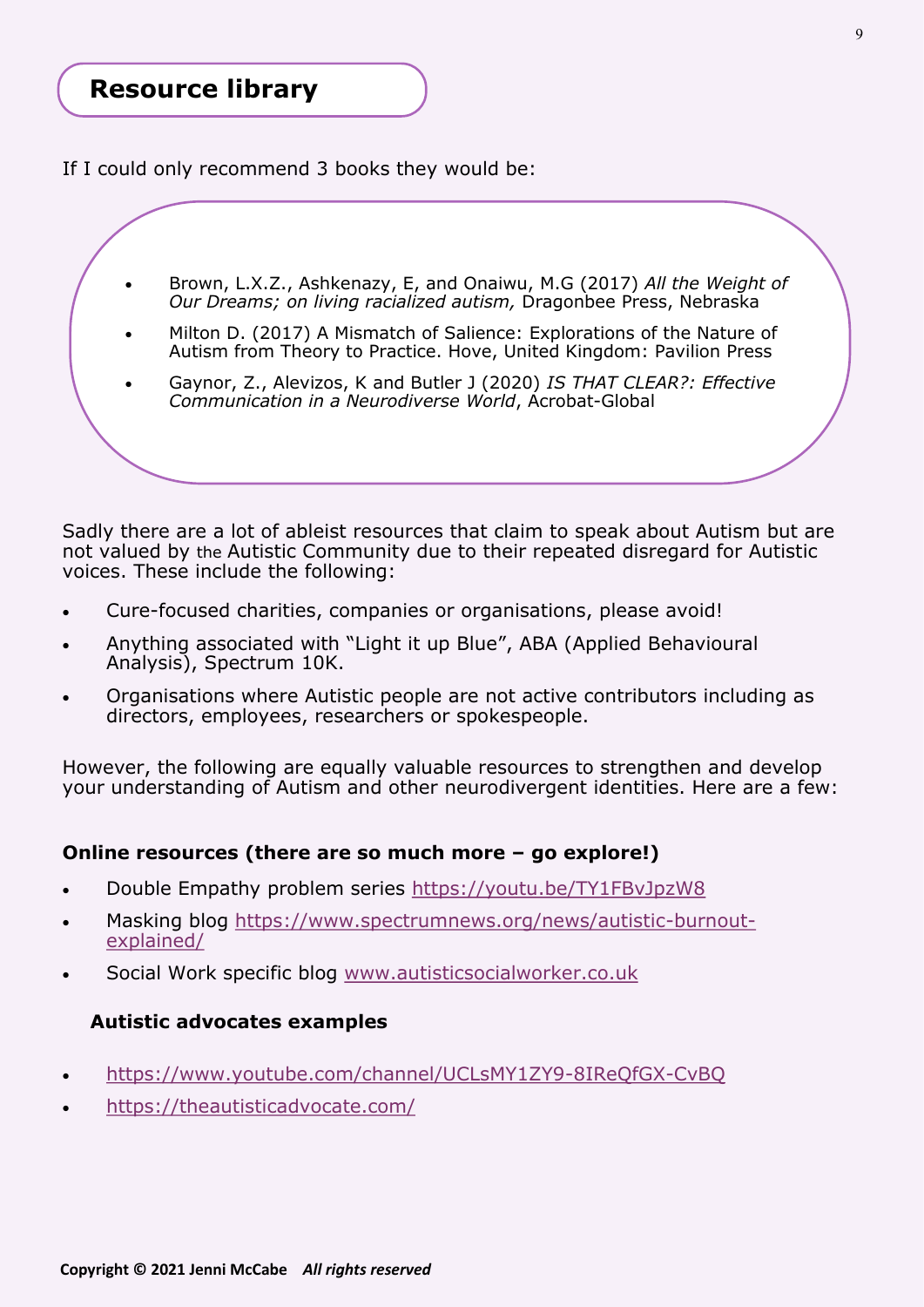- Fletcher-Watson, S and Happe, F (2019) Autism: A new introduction to Psychological Theory and Current Debate, London, Routledge
- Silberman, S (2015) *Neurotribes: the legacy of autism and the future of neurodiversity*. Allen and Unwin, London
- The Autistic Self Advocacy Network (2012) *Loud Hands; Autistic People, Speaking*, The Autistic Press, Washington DC

**Reports**

- BASW (2019) *Capabilities Statement for Social Work with Autistic Adults*  [https://www.basw.co.uk/the](https://www.basw.co.uk/the-capabilities-statement-social-work-autistic-adults)-capabilities-statement-social-work-autistic-adults accessed January 2021
- Crawford, L and Aiello, AH (2021) *Institutionalising parent carer blame The experiences of families with disabled children in their interactions with English local authority children's services departments*, Cerebra/LeAP/Leeds University [https://cerebra.org.uk/download/institutionalising](https://cerebra.org.uk/download/institutionalising-parent-carer-blame/)-parent-carer-blame/ accessed July 2021
- Dept Health and Social Care (2021) *A Spectrum of Opportunity: an exploratory study of social work practice with autistic young adults and their families* [https://www.gov.uk/government/publications/social](https://www.gov.uk/government/publications/social-work-and-autistic-young-people-an-exploratory-study/a-spectrum-of-opportunity-an-exploratory-study-of-social-work-practice-with-autistic-young-adults-and-their-families)-work-andautistic-young-people-an-exploratory-study/a-spectrum-of-[opportunity](https://www.gov.uk/government/publications/social-work-and-autistic-young-people-an-exploratory-study/a-spectrum-of-opportunity-an-exploratory-study-of-social-work-practice-with-autistic-young-adults-and-their-families)-an[exploratory](https://www.gov.uk/government/publications/social-work-and-autistic-young-people-an-exploratory-study/a-spectrum-of-opportunity-an-exploratory-study-of-social-work-practice-with-autistic-young-adults-and-their-families)-study-of-social-work-practice-with-autistic-young-adults-and-their -[families](https://www.gov.uk/government/publications/social-work-and-autistic-young-people-an-exploratory-study/a-spectrum-of-opportunity-an-exploratory-study-of-social-work-practice-with-autistic-young-adults-and-their-families) accessed February 2021
- Equality and Human Rights Commission (2017) *Being Disabled in Britain; a journey less equal*, EAHRC [www.equalityhumanrights.com](http://www.equalityhumanrights.com) accessed January 2021
- HM Government (2021) *The National Strategy for Children, Young People and Adults; 2021-2026* [https://www.gov.uk/government/publications/national](https://www.gov.uk/government/publications/national-strategy-for-autistic-children-young-people-and-adults-2021-to-2026)[strategy](https://www.gov.uk/government/publications/national-strategy-for-autistic-children-young-people-and-adults-2021-to-2026)-for-autistic-children-young-people-and-adults-2021-to-2026 accessed July 2021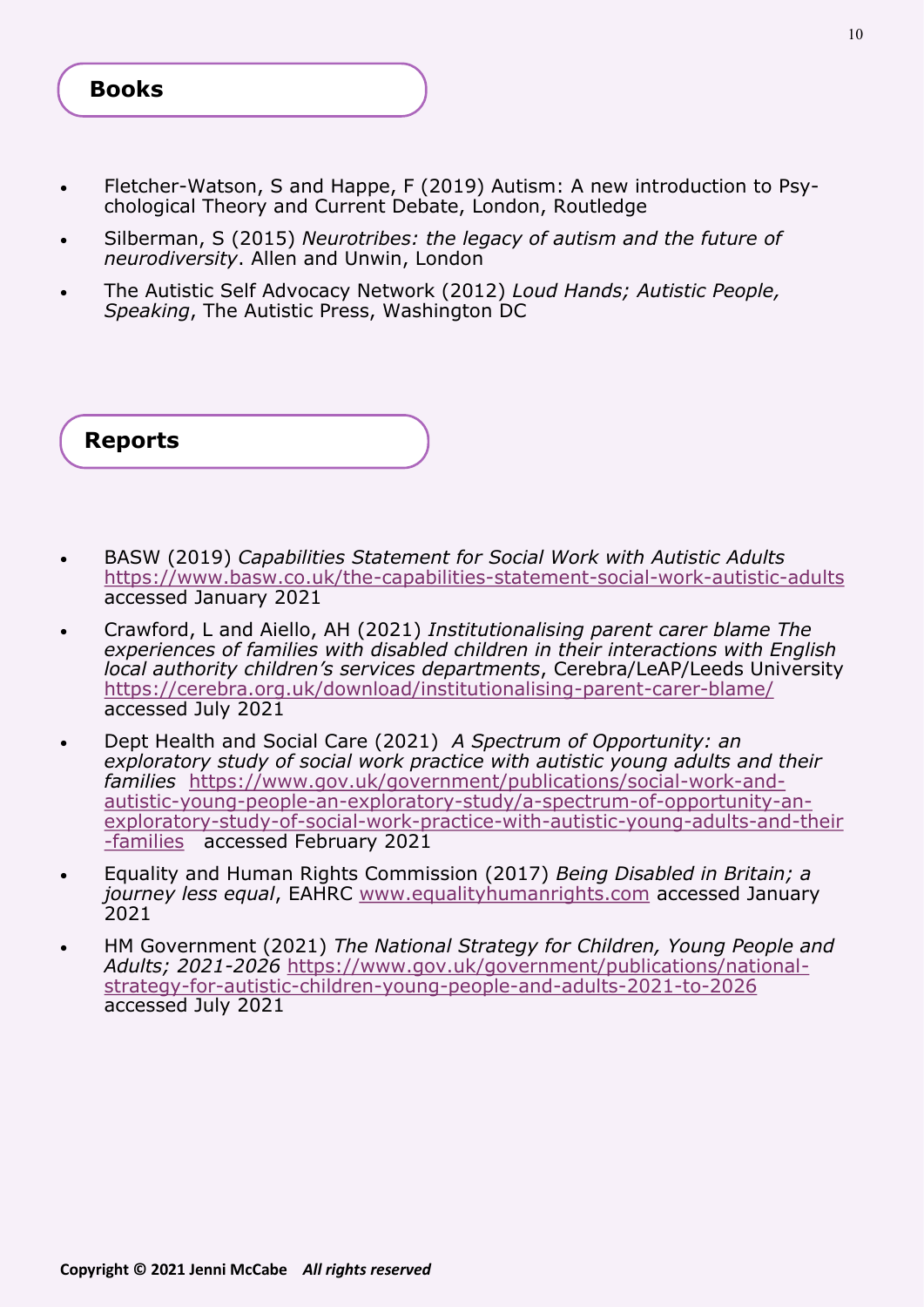### **Research**

- Adams, D., Stainsby, M. and Paynter, J., (2021). Autistic Mothers of Autistic Children: A Preliminary Study in an Under-Researched Area. *Autism in Adulthood. <https://doi.org/10.1089/aut.2020.0078>*
- Bottema-Beutel K, Kapp SK, Lester JN, Sasson NJ, Hand BN. (2020) Avoiding ableist language: Suggestions for autism researchers. *Autism in Adulthood*, 3 (1), 18-29
- Crane, L., Lui, L.M., Davies, J. and Pellicano, E., (2021). Autistic parents' views and experiences of talking about autism with their autistic children. *Autism*, 25(4), pp.1161-1167.
- Fletcher-Watson, S., Adams, J., Brook, K., Charman, T., Crane, L., Cusack, J., Leekam, S., Milton, D., Parr, J.R. and Pellicano, E., (2019). Making the future together: Shaping autism research through meaningful participation. *Autism*, 23(4), pp.943-953.
- Milton, D. E. (2012). On the ontological status of autism: The 'double empathy problem'. *Disability & Society*, 27(6), 883-887
- Pearson, A and Rose, K (2021) A Conceptual Analysis of Autistic Masking::Understanding the Narrative of Stigma and the Illusion of Choice *Autism in Adulthood* 3, (1) 52-60
- Raymaker, D, Teo, A., Steckler, N, Lentz, B., Scharer, M., Delos Santos, A., Kapp, S. Hunter, M. Joyce, A and Nicolaidis. A (2020) . "Having All of Your Internal Resources Exhausted Beyond Measure and Being Left with No Clean-Up Crew": Defining Autistic Burnout *Autism in Adulthood*. 2 (2).132- 143.
- Romualdez, A.M, Heasman, B., Walker, Z. Davies, J. and Remington, A (2021) "People Might Understand Me Better": Diagnostic Disclosure Experiences of Autistic Individuals in the Workplace *Autism in Adulthood*.3 (2) 157-167
- Talcer, M.C., Duffy, O. and Pedlow, K., (2021). A Qualitative Exploration into the Sensory Experiences of Autistic Mothers. *Journal of Autism and Developmental Disorders*, pp.1-16. [https://doi.org/10.1007/s10803](https://doi.org/10.1007/s10803-021-05188-1)-021-05188-1
- Tromans, S., Chester, V., Gemegah, E., Roberts, K., Morgan, Z., Yao, G.L. and Brugha, T. (2021), "Autism identification across ethnic groups: a narrative review", *Advances in Autism*, 7 (3), 241-255.
- Wood, R & Happé, F (2021) What are the views and experiences of autistic teachers? Findings from an online survey in the UK, *Disability & Society*, DOI: <10.1080/09687599.2021.1916888>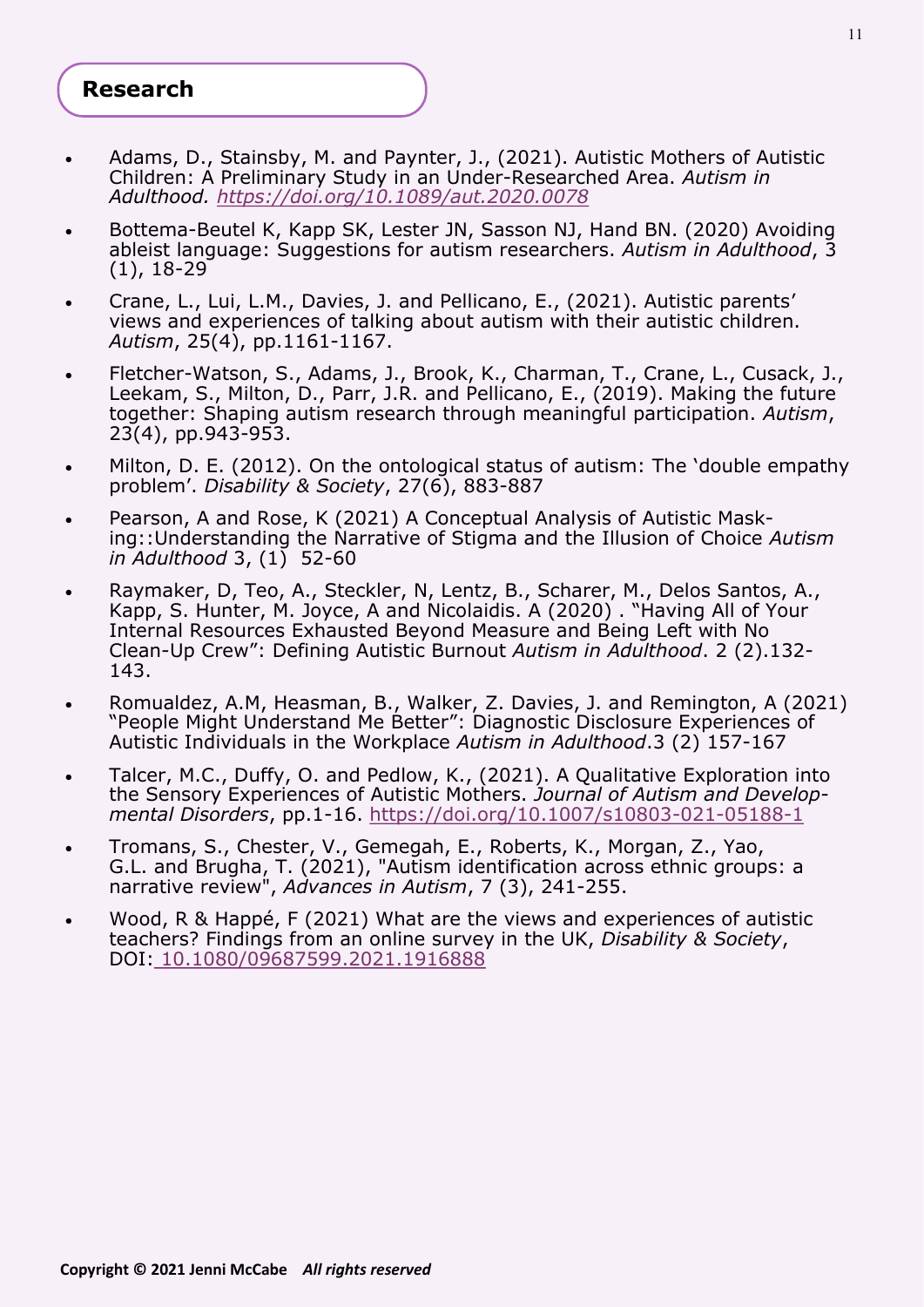### **Glossary**

There may be a few terms in this booklet that you may be uncertain about. The definitions below are my interpretation of these terms and other Autistic people may offer a different take on how these relate to them. However, I hope my attempts offer some overall understanding of the concepts.

### **Neurodiversity**

Generally, there is difference in how people's brains work. However, some people's brains work more differently than others. It equates neurotype as a valid diversity identity alongside others such as ethnicity, and gender. The neurodiversity movement would argue that neuro "normal" is a social construct and there is no "right" neurodevelopment, rather what society determines it to be.

### **Neurotypical**

People whose brains work and think in accordance with the "normative" standards of the general population.

#### **Neurodivergence**

People whose brains work differently from the general population. This can include how we process information, and how we respond to the world. Within the neurodivergent family there are several identities including Autism, ADHD, Tourette's etc

### **Meltdown**

.

Emotional, cognitive or sensory overwhelm. A process we cannot control. It can present in many different ways including emotionally, physically, verbally. Or it may be a more hidden process that is less obvious but equally distressing for us. It is an intense experience we often need to recover from in our own ways

#### **Shutdown**

Autistic implosion. Similar to a freeze trauma response. It could present as inability to speak if usually I can talk. Or it may be inability to move, or have energy. It can come on suddenly or build over time. It is exhausting to experience and highly traumatic (in my experience).

These are a couple of excellent resources to explore various terms and concepts relating to Neurodivergence and Autism from other Autistic advocate voices.

[https://neuroclastic.com/autism](https://neuroclastic.com/autism-101-resources-from-the-autistic-community/)-101-resources-from-the-autistic-community/

[https://m.facebook.com/story.php?](https://m.facebook.com/story.php?story_fbid=10158107189076821&id=635481820&sfnsn=scwspmo) [story\\_fbid=10158107189076821&id=635481820&sfnsn=scwspmo](https://m.facebook.com/story.php?story_fbid=10158107189076821&id=635481820&sfnsn=scwspmo)